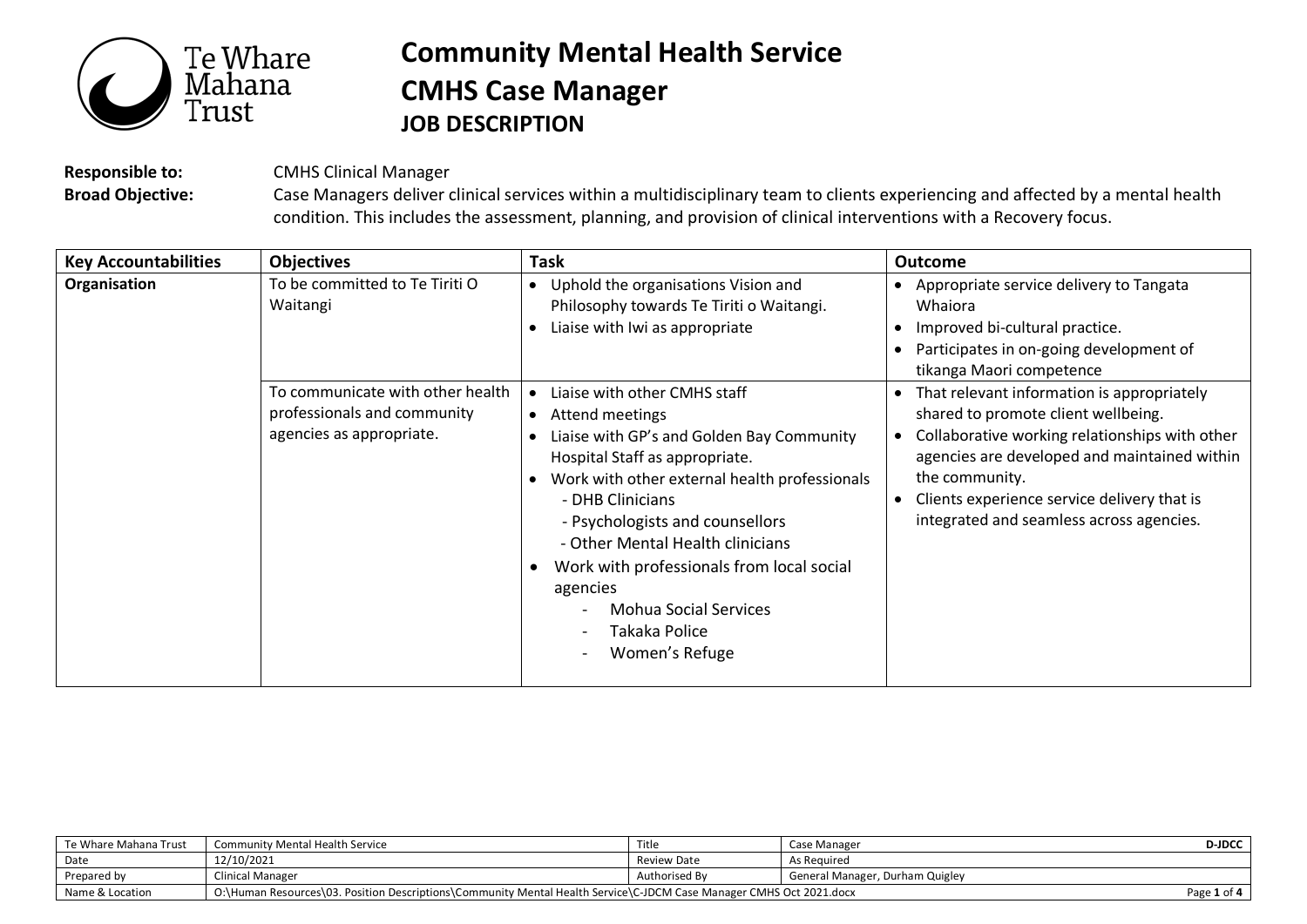| <b>Key Accountabilities</b> | <b>Objectives</b>                                               | <b>Task</b>                                                                                                                                                                                                                                                                                                                                                                                                                                                                                                                                                                                                                                                                                                                                                                                                                                                                                            | <b>Outcome</b>                                                                                                                                                                                                                                                                                                                                                                                                                                                                                                             |
|-----------------------------|-----------------------------------------------------------------|--------------------------------------------------------------------------------------------------------------------------------------------------------------------------------------------------------------------------------------------------------------------------------------------------------------------------------------------------------------------------------------------------------------------------------------------------------------------------------------------------------------------------------------------------------------------------------------------------------------------------------------------------------------------------------------------------------------------------------------------------------------------------------------------------------------------------------------------------------------------------------------------------------|----------------------------------------------------------------------------------------------------------------------------------------------------------------------------------------------------------------------------------------------------------------------------------------------------------------------------------------------------------------------------------------------------------------------------------------------------------------------------------------------------------------------------|
| Organisation                | To adhere to TWM policy and<br>procedures                       | • Participate in meetings, training, supervision<br>sessions and performance appraisals.<br>Utilise TWM Administration systems appropriately.<br>$\bullet$<br>Electronic and hard copy information is kept<br>$\bullet$<br>current and accurate. Confidentiality is observed.<br>Treat TWM property and resources with<br>responsibility and care                                                                                                                                                                                                                                                                                                                                                                                                                                                                                                                                                      | • Professional standards, boundaries and<br>development, are maintained.<br>• The employee works within the TWM Policies<br>and Procedures<br>Information is accessible, and confidentiality is<br>appropriately maintained.<br>Administrative tasks are completed in a timely<br>$\bullet$<br>fashion and to a professional standard.                                                                                                                                                                                     |
| <b>Health &amp; Safety</b>  | To maintain a healthy and<br>safe work environment.             | Report any identified hazards.<br>Take responsibility (as far as is reasonably possible)<br>for personal and professional safety while at work.                                                                                                                                                                                                                                                                                                                                                                                                                                                                                                                                                                                                                                                                                                                                                        | Hazards are reported and managed<br>$\bullet$<br>The work environment is safe.<br>$\bullet$<br>• Maintain Personal/professional safety.                                                                                                                                                                                                                                                                                                                                                                                    |
| <b>Clinical</b>             | To provide effective, quality<br>care coordination for clients. | Maintain client confidentiality; within the<br>constraints of safety to self or others.<br>Complete all intake and discharge documentation.<br>$\bullet$<br>Conduct assessments; develop risk management<br>$\bullet$<br>and recovery plans.<br>Maintain detailed current clinical notes for each<br>$\bullet$<br>client.<br>Prepare and present clinical reviews and discharge<br>summaries.<br>• Consult with GP's, psychiatrists, and other<br>specialists as required.<br>Provide medication management which meets all<br>$\bullet$<br>regulatory requirements.<br>Network and liaise with other organisations and<br>$\bullet$<br>Mental Health Professionals to coordinate and<br>assist in a smooth transition of care.<br>Work collaboratively with local GP's and Police to<br>$\bullet$<br>resolve psychiatric crises and assist with admissions<br>to NMDHB Mental Health Admissions Unit. | Client confidentiality is appropriately<br>maintained.<br>All clinical documentation is completed and<br>$\bullet$<br>reviewed in a timely fashion.<br>Consults with other health professionals are<br>evidenced in clinical notes and<br>correspondence.<br>Clients exit CMHS and/or transition to other<br>services with the least amount of stress.<br>Clients receive a timely and effective service<br>$\bullet$<br>from CMHS.<br>Medications are managed in accordance with<br>$\bullet$<br>regulatory requirements. |

| Te Whare Mahana Trust | <b>Community Mental Health Service</b>                                                                              | Title         | Case Manager                    | <b>D-JDCC</b> |
|-----------------------|---------------------------------------------------------------------------------------------------------------------|---------------|---------------------------------|---------------|
| Date                  | 12/10/2021                                                                                                          | Review Date   | As Reguired                     |               |
| Prepared by           | <b>Clinical Manager</b>                                                                                             | Authorised By | General Manager, Durham Quigley |               |
| Name & Location       | O:\Human Resources\03. Position Descriptions\Community Mental Health Service\C-JDCM Case Manager CMHS Oct 2021.docx |               |                                 | Page 2 of 4   |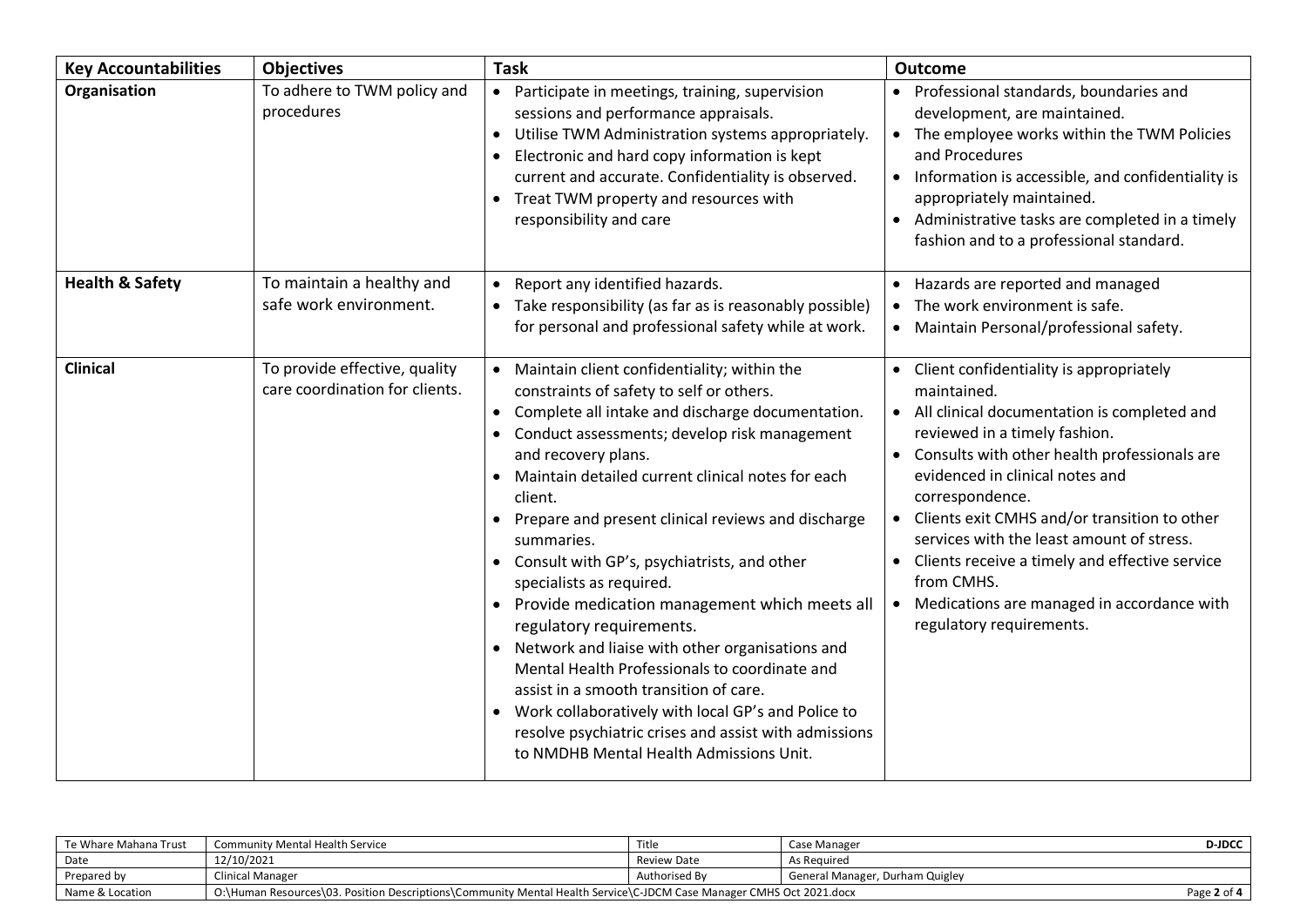| <b>Key Accountabilities</b> | <b>Objectives</b>                                                                                                                                                    | <b>Task</b>                                                                                                                                                                                                                                                                                                                                                                                                                                                                                                                                                                                | <b>Outcome</b>                                                                                                                                                                                                                                                                                                                             |
|-----------------------------|----------------------------------------------------------------------------------------------------------------------------------------------------------------------|--------------------------------------------------------------------------------------------------------------------------------------------------------------------------------------------------------------------------------------------------------------------------------------------------------------------------------------------------------------------------------------------------------------------------------------------------------------------------------------------------------------------------------------------------------------------------------------------|--------------------------------------------------------------------------------------------------------------------------------------------------------------------------------------------------------------------------------------------------------------------------------------------------------------------------------------------|
| Professional                | To maintain Professional<br>Registration                                                                                                                             | • Undertake regular professional supervision<br>with an approved supervisor.<br>Complete the necessary hours of ongoing<br>$\bullet$<br>professional development, as required by<br>your professional body.<br>Work within the relevant Code of Ethics and<br>standards of practice for your profession.                                                                                                                                                                                                                                                                                   | Maintain professional registration.<br>$\bullet$<br>Ongoing training takes place.<br>$\bullet$<br>All work undertaken reflects awareness and<br>requirements of the professional Code of<br>Ethics and standards of practice.                                                                                                              |
| <b>Clients</b>              | To ensure that clients, family and<br>whanau feel respected and<br>supported.<br>That clients experience quality,<br>individualised care, based on best<br>practice. | Maintain the rights and dignity of clients.<br>$\bullet$<br>Act as an advocate when required.<br>٠<br>Work in partnership with clients, their<br>$\bullet$<br>family/whanau (where permission is given) to<br>help them achieve treatment goals<br>• Accompany clients to appointments as<br>required.<br>Provide clients with information and<br>$\bullet$<br>education in regards to their mental health,<br>medication, and treatment.<br>Attend Mental Health Court hearings as<br>$\bullet$<br>required and provide support at other<br>criminal or civil court hearings as required. | Clients, family and whanau, feel supported<br>and receive a responsive service<br>Clients are informed about their treatment.<br>Client rights are upheld, and stigma associated<br>$\bullet$<br>with mental health is challenged.<br>Clients experience positive outcomes, and the<br>$\bullet$<br>impact of mental illness is minimised. |
| Family/Whanau               | To work inclusively with<br>family/whanau**<br>(** where client permission has<br>been given)                                                                        | Develop a supportive and professional<br>$\bullet$<br>relationship with the family/whanau of<br>clients.<br>Be cognisant and understanding of<br>$\bullet$<br>family/whanau concerns and issues.<br>Discern the difference between the needs of<br>$\bullet$<br>family/whanau and those of clients.<br>Maintain communication with<br>$\bullet$<br>Family/whanau.<br>Identify opportunities for involving<br>family/whanau.                                                                                                                                                                | Family/whanau is included in decision making<br>and involved in supporting their family<br>member in achieving their goals whenever<br>possible.<br>• Increased Family/whanau involvement                                                                                                                                                  |

| Te Whare Mahana Trust | <b>Community Mental Health Service</b>                                                                              | Title         | Case Manager                    | <b>D-JDCC</b> |
|-----------------------|---------------------------------------------------------------------------------------------------------------------|---------------|---------------------------------|---------------|
| Date                  | 12/10/2021                                                                                                          | Review Date   | As Reauired                     |               |
| Prepared by           | <b>Clinical Manager</b>                                                                                             | Authorised By | General Manager, Durham Quigley |               |
| Name & Location       | O:\Human Resources\03. Position Descriptions\Community Mental Health Service\C-JDCM Case Manager CMHS Oct 2021.docx |               |                                 | Page 3 of 4   |